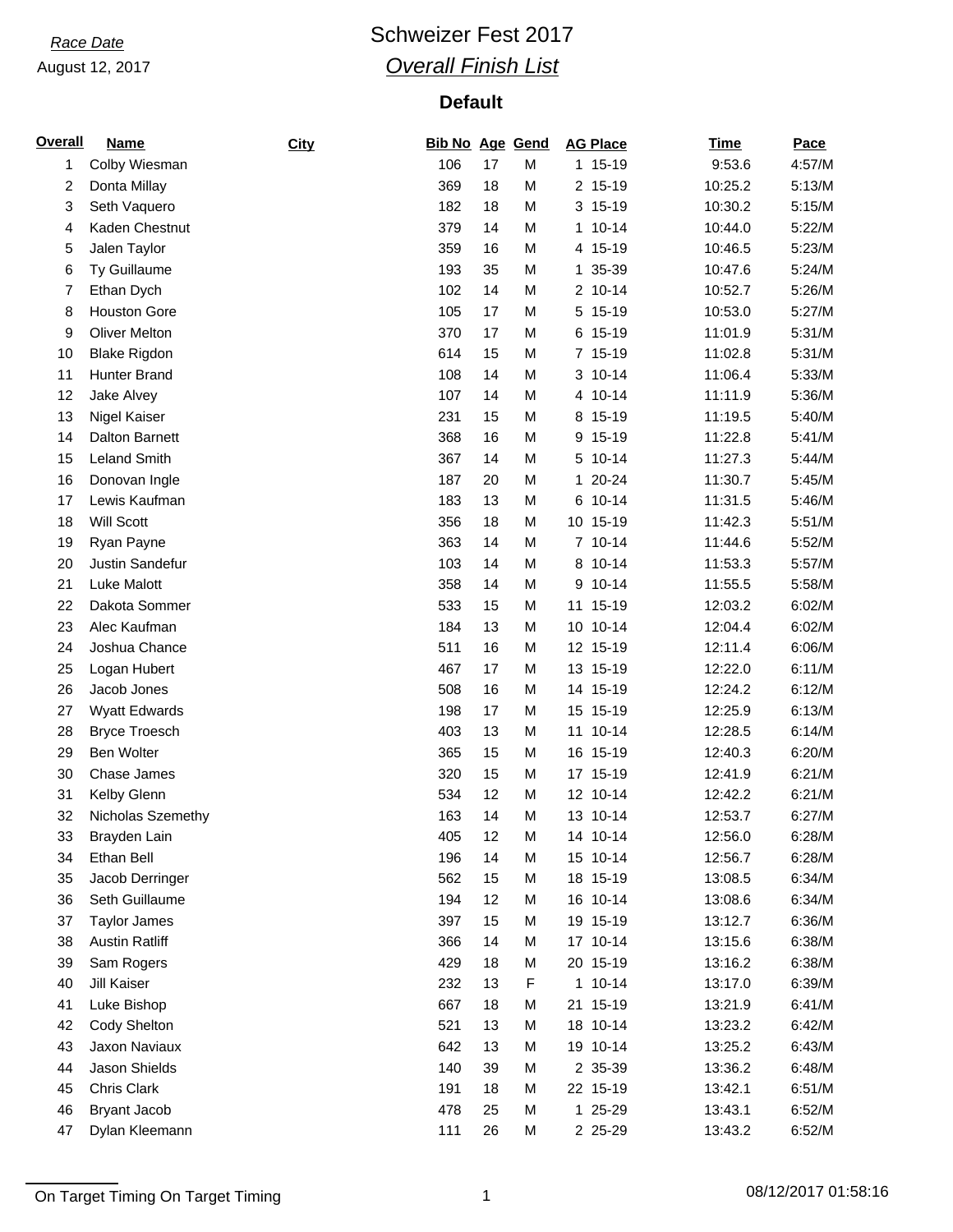## **Race Date Race Date Race Date Race Date Race Date Race 2017** *Overall Finish List*

| <b>Overall</b> | <b>Name</b>                  | City | <b>Bib No Age Gend</b> |    |   | <b>AG Place</b>         | <b>Time</b> | Pace   |
|----------------|------------------------------|------|------------------------|----|---|-------------------------|-------------|--------|
| 48             | Joey Sommer                  |      | 295                    | 13 | M | 20 10-14                | 13:43.3     | 6:52/M |
| 49             | <b>Garrett Howard</b>        |      | 362                    | 14 | M | 21 10-14                | 13:49.9     | 6:55/M |
| 50             | Jalen Nolan                  |      | 59                     | 16 | M | 23 15-19                | 13:50.0     | 6:55/M |
| 51             | <b>Cameron Sherry</b>        |      | 438                    | 21 | M | 2 20-24                 | 13:51.3     | 6:56/M |
| 52             | Joshua Gregg                 |      | 409                    | 14 | M | 22 10-14                | 13:52.4     | 6:56/M |
| 53             | <b>Alden Marion</b>          |      | 444                    | 10 | M | 23 10-14                | 13:53.1     | 6:57/M |
| 54             | Caleb Sherry                 |      | 439                    | 21 | M | 3 20-24                 | 13:55.1     | 6:58/M |
| 55             | <b>Reed Goffinet</b>         |      | 25                     | 20 | M | 4 20-24                 | 13:55.6     | 6:58/M |
| 56             | Taylor Lagrange              |      | 41                     | 24 | M | 5 20-24                 | 14:03.4     | 7:02/M |
| 57             | Ryan Walling                 |      | 702                    | 50 | M | 1 50-54                 | 14:04.1     | 7:02/M |
| 58             | Jim Troesch                  |      | 402                    | 51 | M | 2 50-54                 | 14:07.7     | 7:04/M |
| 59             | Isaac O'Flynn                |      | 364                    | 16 | M | 24 15-19                | 14:07.7     | 7:04/M |
| 60             | Jon Conner                   |      | 202                    | 13 | M | 24 10-14                | 14:09.2     | 7:05/M |
| 61             | Cole Johnson                 |      | 186                    | 14 | M | 25 10-14                | 14:10.4     | 7:05/M |
| 62             | Gavin Lock                   |      | 549                    | 10 | M | 26 10-14                | 14:10.6     | 7:05/M |
| 63             | Eric Kleeman                 |      | 432                    | 39 | M | 3 35-39                 | 14:12.0     | 7:06/M |
| 64             | Cameron Kessinger            |      | 546                    | 18 | M | 25 15-19                | 14:13.0     | 7:07/M |
| 65             | Kage Kiplinger               |      | 297                    | 17 | M | 26 15-19                | 14:14.2     | 7:07/M |
| 66             | Chloe Sandefur               |      | 628                    | 11 | F | 2 10-14                 | 14:17.6     | 7:09/M |
| 67             | <b>Cole Hess</b>             |      | 579                    | 13 | M | 27 10-14                | 14:25.8     | 7:13/M |
| 68             | Smiling Tun                  |      | 275                    | 20 | M | 6 20-24                 | 14:28.0     | 7:14/M |
| 69             | Lily Hagedorn                |      | 502                    | 11 | F | 3 10-14                 | 14:28.5     | 7:14/M |
| 70             | <b>Briley Applegate</b>      |      | 350                    | 11 | F | 4 10-14                 | 14:36.5     | 7:18/M |
| 71             | Milan Minto                  |      | 346                    | 16 | M | 27 15-19                | 14:44.2     | 7:22/M |
|                |                              |      |                        | 12 | M | 28 10-14                | 14:46.2     | 7:23/M |
| 72             | Spencer Wilson               |      | 393                    | 12 |   |                         |             |        |
| 73             | Pierce Lashley               |      | 683                    |    | M | 29 10-14                | 14:46.8     | 7:23/M |
| 74             | Derrick Hagedorn             |      | 609                    | 27 | M | 3 25-29                 | 15:04.1     | 7:32/M |
| 75             | Elizabeth Morgan             |      | 616                    | 38 | F | 35-39<br>1              | 15:04.9     | 7:32/M |
| 76             | Jerry Gregg                  |      | 410                    | 15 | M | 28 15-19                | 15:07.1     | 7:34/M |
| 77             | <b>Charles Foe</b>           |      | 212                    | 47 | M | 1 45-49                 | 15:08.4     | 7:34/M |
| 78             | Keith Pierrard               |      | 260                    | 55 | M | 1 55-59                 | 15:10.5     | 7:35/M |
| 79             | Lexi Lain                    |      | 406                    | 9  | F | $0 - 9$<br>$\mathbf{1}$ | 15:15.9     | 7:38/M |
| 80             | Caleb Lain                   |      | 404                    | 35 | M | 4 35-39                 | 15:16.4     | 7:38/M |
| 81             | Ross Hendershot              |      | 652                    | 32 | M | 1 30-34                 | 15:21.3     | 7:41/M |
| 82             | <b>Claire Mowery</b>         |      | 457                    | 13 | F | 5 10-14                 | 15:21.6     | 7:41/M |
| 83             | Ashley Robinson              |      | 164                    | 36 | F | 2 35-39                 | 15:28.3     | 7:44/M |
| 84             | <b>Blaire Linn-Neighbors</b> |      | 420                    | 25 | F | 1 25-29                 | 15:28.7     | 7:44/M |
| 85             | Lavonne Walling              |      | 701                    | 50 | F | 1 50-54                 | 15:34.1     | 7:47/M |
| 86             | Nolan DeJarnette             |      | 328                    | 13 | M | 30 10-14                | 15:34.6     | 7:47/M |
| 87             | Sarah Goffinet               |      | 26                     | 23 | F | 1 20-24                 | 15:36.8     | 7:48/M |
| 88             | Logan Patrick                |      | 694                    | 14 | M | 31 10-14                | 15:37.0     | 7:49/M |
| 89             | Chris Cail                   |      | 83                     | 33 | M | 2 30-34                 | 15:39.1     | 7:50/M |
| 90             | Drake Wethington             |      | 608                    | 16 | M | 29 15-19                | 15:42.3     | 7:51/M |
| 91             | Aidan Smith                  |      | 361                    | 14 | M | 32 10-14                | 15:42.4     | 7:51/M |
| 92             | Chloe Whalen                 |      | 131                    | 13 | F | 6 10-14                 | 15:42.9     | 7:51/M |
| 93             | Rayden Kasmer                |      | 649                    | 10 | M | 33 10-14                | 15:43.2     | 7:52/M |
| 94             | Nicholas Stahly              |      | 221                    | 19 | M | 30 15-19                | 15:44.4     | 7:52/M |

On Target Timing On Target Timing 2 08/12/2017 01:58:17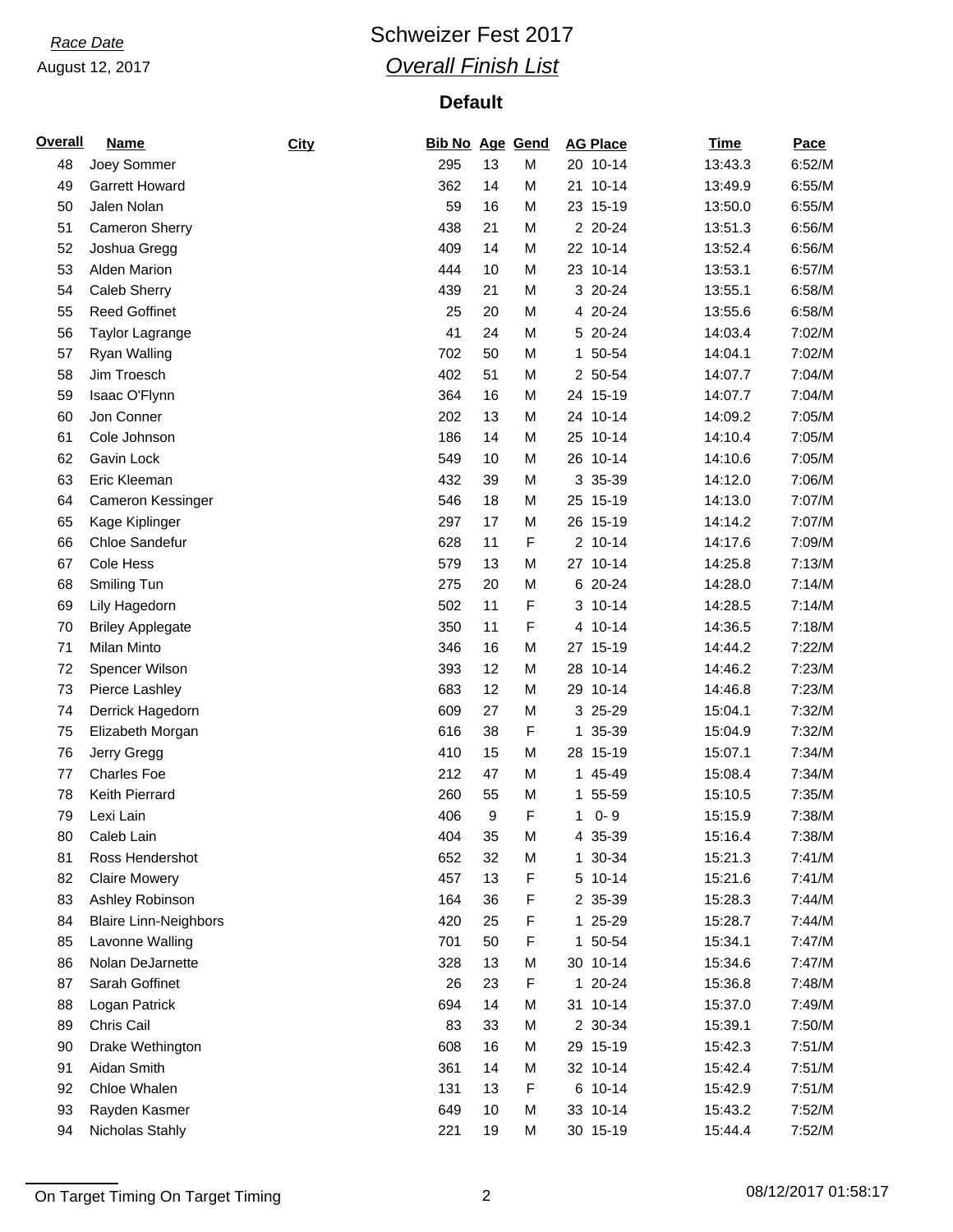## **Race Date Race Date Race Date Race Date Race Date Race Date Race Date Race Date Race 2017** *Overall Finish List*

| <b>Overall</b> | <u>Name</u>           | City | Bib No Age Gend |                  |   | <b>AG Place</b>           | <b>Time</b> | Pace   |
|----------------|-----------------------|------|-----------------|------------------|---|---------------------------|-------------|--------|
| 95             | lan Klueh             |      | 445             | 12               | M | 34 10-14                  | 15:44.8     | 7:52/M |
| 96             | Noah Hoesli           |      | 60              | 13               | M | 35 10-14                  | 15:47.7     | 7:54/M |
| 97             | Lance Klueh           |      | 505             | 10               | M | 36 10-14                  | 15:50.8     | 7:55/M |
| 98             | Kyle Joiner           |      | 335             | 14               | M | 37 10-14                  | 15:54.3     | 7:57/M |
| 99             | <b>Braxten Biever</b> |      | 644             | 11               | M | 38 10-14                  | 15:55.1     | 7:58/M |
| 100            | Nick Weyer            |      | 567             | 32               | M | 3 30-34                   | 15:56.5     | 7:58/M |
| 101            | <b>Philip Gregg</b>   |      | 407             | 11               | M | 39 10-14                  | 15:56.9     | 7:58/M |
| 102            | Caleb Shelton         |      | 615             | 12               | M | 40<br>$10 - 14$           | 15:58.4     | 7:59/M |
| 103            | James Dickman         |      | 175             | 36               | M | 5 35-39                   | 16:03.7     | 8:02/M |
| 104            | Kristen Kieser        |      | 223             | 11               | F | 7 10-14                   | 16:05.1     | 8:03/M |
| 105            | Jarrett Theis         |      | 423             | 13               | M | $10 - 14$<br>41           | 16:06.8     | 8:03/M |
| 106            | Nolan Gebhard         |      | 441             | 10               | M | 42 10-14                  | 16:07.6     | 8:04/M |
| 107            | <b>Robert Gleitz</b>  |      | 96              | 47               | M | 2 45-49                   | 16:11.1     | 8:06/M |
| 108            | Devin Toy             |      | 437             | 13               | M | 43 10-14                  | 16:12.1     | 8:06/M |
| 109            | John Reid             |      | 645             | 46               | M | 3 45-49                   | 16:12.6     | 8:06/M |
| 110            | <b>Bruce DuPont</b>   |      | 665             | 51               | M | 3 50-54                   | 16:13.4     | 8:07/M |
| 111            | Kasey Wagner          |      | 149             | 35               | F | 3 35-39                   | 16:15.9     | 8:08/M |
| 112            | Jacob Theis           |      | 422             | 20               | M | 7 20-24                   | 16:24.9     | 8:12/M |
| 113            | <b>Austin Ramsey</b>  |      | 688             | 20               | M | 8 20-24                   | 16:26.0     | 8:13/M |
| 114            | <b>Todd Minto</b>     |      | 302             | 52               | M | 4 50-54                   | 16:27.2     | 8:14/M |
| 115            | Will Hammond          |      | 316             | 13               | M | 44 10-14                  | 16:29.3     | 8:15/M |
| 116            | Anita Bruggeman       |      | 17              | 37               | F | 4 35-39                   | 16:32.7     | 8:16/M |
| 117            | Jacob Wagner          |      | 151             | 11               | M | 45 10-14                  | 16:35.1     | 8:18/M |
| 118            | Cameron Crawford      |      | 631             | 11               | M | 46 10-14                  | 16:36.6     | 8:18/M |
| 119            | Lavina Schwartz       |      | 314             | 24               | F | 2 20-24                   | 16:41.4     | 8:21/M |
| 120            |                       |      | 630             | 46               | M | 4 45-49                   | 16:43.0     | 8:22/M |
|                | Rodney Crawford       |      |                 |                  |   |                           |             |        |
| 121            | Jessica Phillips      |      | 58<br>57        | 36<br>11         | F | 5 35-39                   | 16:43.4     | 8:22/M |
| 122            | <b>Ava Phillips</b>   |      |                 |                  | F | $10 - 14$<br>8            | 16:44.3     | 8:22/M |
| 123            | Micky Boerske         |      | 414             | 25               | F | 2 25-29                   | 16:48.3     | 8:24/M |
| 124            | Matt Kennedy          |      | 392             | 32               | M | 4 30-34                   | 16:49.0     | 8:25/M |
| 125            | Peyton Kennedy        |      | 391             | 8                | F | $0 - 9$<br>$\overline{2}$ | 16:49.1     | 8:25/M |
| 126            | <b>Brandon Begle</b>  |      | 313             | 24               | M | 9 20-24                   | 16:49.7     | 8:25/M |
| 127            | Lexi Schaefer         |      | 446             | 11               | F | 9 10-14                   | 16:51.1     | 8:26/M |
| 128            | Alexander Sabel       |      | 681             | 13               | M | 47 10-14                  | 16:56.4     | 8:28/M |
| 129            | <b>Grant Davis</b>    |      | 656             | 9                | M | $0 - 9$<br>1              | 16:56.5     | 8:28/M |
| 130            | Landon Terry          |      | 499             | 11               | M | 48 10-14                  | 16:59.5     | 8:30/M |
| 131            | Sophia Shelby         |      | 208             | 16               | F | 1 15-19                   | 17:01.3     | 8:31/M |
| 132            | Macey Emmons          |      | 666             | 16               | F | 2 15-19                   | 17:01.4     | 8:31/M |
| 133            | Jaime Hammond         |      | 317             | 42               | F | 1 40-44                   | 17:02.5     | 8:31/M |
| 134            | <b>Ben Fortwendel</b> |      | 640             | $\boldsymbol{9}$ | M | $0 - 9$<br>$\overline{2}$ | 17:06.8     | 8:33/M |
| 135            | Brooke Hagedorn       |      | 531             | 13               | F | 10 10-14                  | 17:07.6     | 8:34/M |
| 136            | Luke Zellers          |      | 329             | 9                | M | $0 - 9$<br>3              | 17:14.9     | 8:37/M |
| 137            | Brianna Jarboe        |      | 394             | 26               | F | 3 25-29                   | 17:16.3     | 8:38/M |
| 138            | Jeff Casebolt         |      | 153             | 38               | M | 6 35-39                   | 17:17.8     | 8:39/M |
| 139            | Eleanor Kaufman       |      | 185             | 10               | F | 11 10-14                  | 17:20.4     | 8:40/M |
| 140            | Justin Wilkerson      |      | 38              | 42               | M | 1 40-44                   | 17:20.7     | 8:40/M |
| 141            | Jeremy Lindsey        |      | 571             | 42               | M | 2 40-44                   | 17:23.6     | 8:42/M |

On Target Timing On Target Timing 3 3 08/12/2017 01:58:17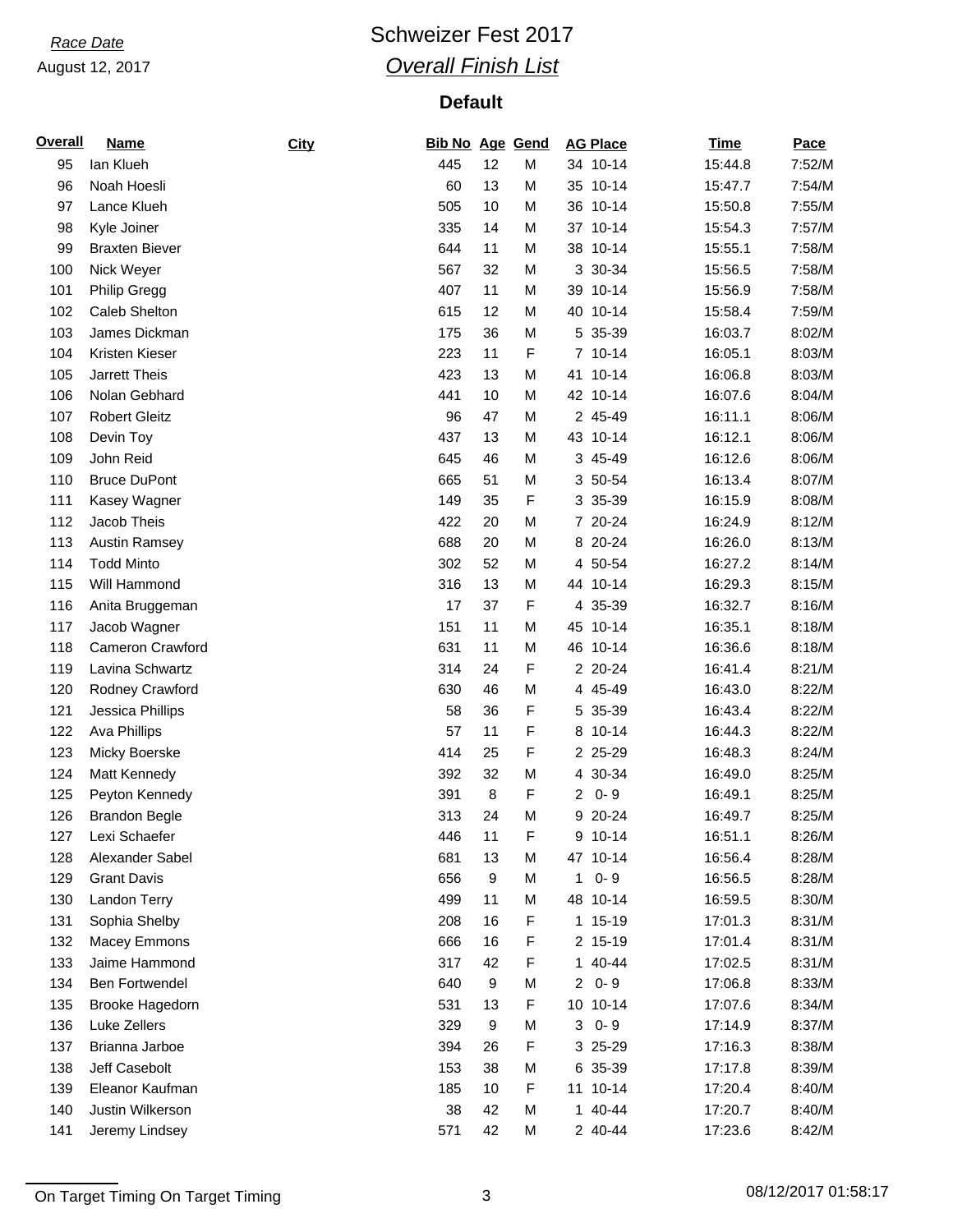## **Race Date Race Date Race Date Race Date Race Date Race 2017** *Overall Finish List*

| <b>Overall</b> | <b>Name</b>             | City | Bib No Age Gend |                |   | <b>AG Place</b> | <b>Time</b> | Pace   |
|----------------|-------------------------|------|-----------------|----------------|---|-----------------|-------------|--------|
| 142            | <b>Trang Sabel</b>      |      | 682             | 47             | F | 1 45-49         | 17:28.3     | 8:44/M |
| 143            | Elizabeth Thomas        |      | 669             | 15             | F | 3 15-19         | 17:31.9     | 8:46/M |
| 144            | Chloe VanHoosier        |      | 500             | 12             | F | 12 10-14        | 17:32.9     | 8:46/M |
| 145            | Tim Moman               |      | 279             | 54             | M | 5 50-54         | 17:33.3     | 8:47/M |
| 146            | <b>Kelsey Gowers</b>    |      | 582             | 20             | F | 3 20-24         | 17:33.6     | 8:47/M |
| 147            | <b>Brian Floyd</b>      |      | 7               | 57             | M | 2 55-59         | 17:36.1     | 8:48/M |
| 148            | Lucas Cail              |      | 661             | 9              | M | $0 - 9$<br>4    | 17:37.7     | 8:49/M |
| 149            | Emma Osborne            |      | 267             | 11             | F | $10 - 14$<br>13 | 17:43.2     | 8:52/M |
| 150            | Emilie Roll             |      | 287             | 11             | F | 14<br>$10 - 14$ | 17:46.0     | 8:53/M |
| 151            | <b>Bishop Wilson</b>    |      | 245             | $\overline{7}$ | M | $0 - 9$<br>5    | 17:46.9     | 8:53/M |
| 152            | Jane Goffinet           |      | 132             | 54             | F | 2 50-54         | 17:47.4     | 8:54/M |
| 153            | Kasyn Ingle             |      | 158             | $\overline{7}$ | M | $0 - 9$<br>6    | 17:48.6     | 8:54/M |
| 154            | <b>Andrew Utley</b>     |      | 506             | 24             | M | $20 - 24$<br>10 | 17:48.8     | 8:54/M |
| 155            | Jolene Hagedorn         |      | 619             | 11             | F | 15 10-14        | 17:49.6     | 8:55/M |
| 156            | Rusty Podbelski         |      | 514             | 30             | M | 5 30-34         | 17:49.6     | 8:55/M |
| 157            | <b>Bordy Ford</b>       |      | 285             | $\overline{7}$ | M | $0 - 9$<br>7    | 17:50.5     | 8:55/M |
| 158            | Natalie Conner          |      | 201             | 15             | F | 4 15-19         | 17:54.9     | 8:57/M |
| 159            | Jared Wagner            |      | 150             | 12             | M | 49 10-14        | 17:56.2     | 8:58/M |
| 160            | Kayla Lindauer          |      | 217             | 12             | F | 16 10-14        | 17:57.8     | 8:59/M |
| 161            | Anna Armstrong          |      | 503             | 12             | F | 17<br>$10 - 14$ | 17:59.0     | 9:00/M |
| 162            | <b>Tate Kleeman</b>     |      | 416             | 11             | M | 50 10-14        | 18:00.2     | 9:00/M |
| 163            | Julie DeJarnette        |      | 327             | 39             | F | 6 35-39         | 18:02.1     | 9:01/M |
| 164            | <b>Chris DeJarnette</b> |      | 326             | 43             | M | 3 40-44         | 18:02.9     | 9:01/M |
| 165            | Jillian Ramsey          |      | 219             | 13             | F | 18 10-14        | 18:03.9     | 9:02/M |
| 166            | Katie Goffinet          |      | 563             | 18             | F | 5 15-19         | 18:04.6     | 9:02/M |
| 167            | Jaylynn Pruitt          |      | 662             | 18             | F | 6 15-19         | 18:04.8     | 9:02/M |
| 168            | Megan Teague            |      | 655             | 20             | F | 4 20-24         | 18:05.9     | 9:03/M |
| 169            | Corbin Haughee          |      | 544             | 11             | M | $10 - 14$<br>51 | 18:08.7     | 9:04/M |
| 170            | Freya Rudder            |      | 510             | 29             | F | 4 25-29         | 18:10.1     | 9:05/M |
| 171            | <b>Nathaniel Purvis</b> |      | 469             | 9              | M | $0 - 9$<br>8    | 18:11.5     | 9:06/M |
| 172            | Waylon Hagedorn         |      | 618             | 10             | M | 52 10-14        | 18:12.9     | 9:06/M |
| 173            | Lanie Chestnut          |      | 378             | 10             | F | 19 10-14        | 18:14.8     | 9:07/M |
| 174            | Aaron Hilgenhold        |      | 371             | 9              | M | 9<br>$0 - 9$    | 18:20.2     | 9:10/M |
| 175            | <b>Bailey Powell</b>    |      | 69              | 21             | F | 5 20-24         | 18:23.7     | 9:12/M |
| 176            | Hana Reed               |      | 454             | 23             | F | 6 20-24         | 18:28.5     | 9:14/M |
| 177            | Jason Theis             |      | 195             | 40             | M | 4 40-44         | 18:28.8     | 9:14/M |
| 178            | Lana Hartz              |      | 606             | 39             | F | 7 35-39         | 18:30.4     | 9:15/M |
| 179            | <b>Tracy Minto</b>      |      | 345             | 54             | M | 6 50-54         | 18:31.4     | 9:16/M |
| 180            | <b>Tate Richard</b>     |      | 674             | 8              | M | $0 - 9$<br>10   | 18:33.3     | 9:17/M |
| 181            | Hannah Martin           |      | 418             | 13             | F | $10 - 14$<br>20 | 18:36.2     | 9:18/M |
| 182            | Angela Hilgenhold       |      | 372             | 46             | F | 2 45-49         | 18:38.4     | 9:19/M |
| 183            | <b>Chris Sabelhaus</b>  |      | 647             | 37             | M | 7 35-39         | 18:39.2     | 9:20/M |
| 184            | Mia Waninger            |      | 145             | 11             | F | 21 10-14        | 18:41.3     | 9:21/M |
| 185            | Wes Wilson              |      | 243             | 40             | M | 5 40-44         | 18:42.9     | 9:21/M |
| 186            | Bev Wilson              |      | 244             | 31             | F | 1 30-34         | 18:43.3     | 9:22/M |
| 187            | Luke Pomeroy            |      | 24              | $\overline{4}$ | M | $0 - 9$<br>11   | 18:44.1     | 9:22/M |
| 188            | <b>Brian Herwig</b>     |      | 22              | 62             | M | 1 60-69         | 18:44.5     | 9:22/M |

On Target Timing On Target Timing 2001 12/2017 01:58:18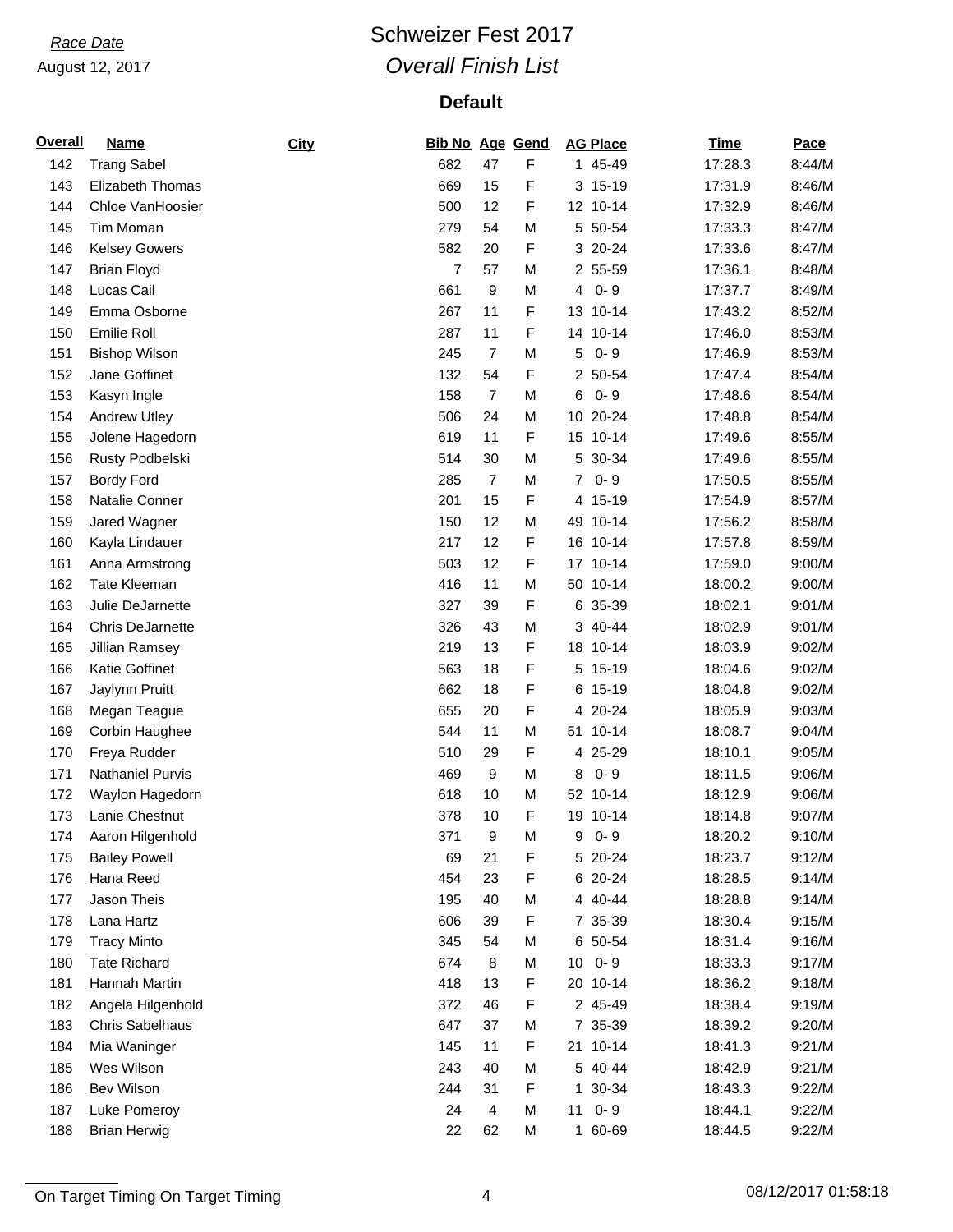## **Race Date Race Date Race Date Race Date Race Date Race 2017** *Overall Finish List*

| <b>Overall</b> | Name                    | City | <b>Bib No Age Gend</b> |                |   | <b>AG Place</b>            | <b>Time</b> | Pace    |
|----------------|-------------------------|------|------------------------|----------------|---|----------------------------|-------------|---------|
| 189            | Aaron Ambler            |      | 434                    | 10             | M | 53 10-14                   | 18:45.1     | 9:23/M  |
| 190            | Jason Ambler            |      | 588                    | 42             | M | 6 40-44                    | 18:45.3     | 9:23/M  |
| 191            | Cyrilla Sommer          |      | 224                    | 11             | F | 22 10-14                   | 18:49.3     | 9:25/M  |
| 192            | <b>Brittany Terry</b>   |      | 497                    | 31             | F | 2 30-34                    | 18:49.4     | 9:25/M  |
| 193            | <b>Breanna Thomas</b>   |      | 63                     | 11             | F | 23 10-14                   | 18:53.3     | 9:27/M  |
| 194            | <b>Brandon Zellers</b>  |      | 594                    | 26             | M | 4 25-29                    | 18:55.2     | 9:28/M  |
| 195            | Valorie Casebolt        |      | 152                    | 18             | F | 7 15-19                    | 18:58.0     | 9:29/M  |
| 196            | Jacob Kelly             |      | 188                    | 19             | M | 31 15-19                   | 18:58.3     | 9:29/M  |
| 197            | Zetta Konderding        |      | 148                    | 30             | F | 3 30-34                    | 18:59.1     | 9:30/M  |
| 198            | Cole Konderding         |      | 147                    | 28             | M | 5 25-29                    | 18:59.1     | 9:30/M  |
| 199            | Diana Schaefer          |      | 417                    | 53             | F | 3 50-54                    | 18:59.6     | 9:30/M  |
| 200            | <b>Tim Martin</b>       |      | 419                    | 53             | M | 7 50-54                    | 19:00.9     | 9:30/M  |
| 201            | Vicki Barnett           |      | 332                    | 53             | F | 4 50-54                    | 19:01.7     | 9:31/M  |
| 202            | Dan VanConey            |      | 266                    | 35             | M | 8 35-39                    | 19:03.5     | 9:32/M  |
| 203            | Harrison Boso           |      | 488                    | 14             | M | 54 10-14                   | 19:03.8     | 9:32/M  |
| 204            | <b>Sydney Grass</b>     |      | 34                     | 24             | F | 7 20-24                    | 19:08.4     | 9:34/M  |
| 205            | <b>Tara Edwards</b>     |      | 200                    | 43             | F | 2 40-44                    | 19:12.0     | 9:36/M  |
| 206            | Evalynn Voyles          |      | 398                    | 11             | F | 24 10-14                   | 19:16.4     | 9:38/M  |
| 207            | Emma Hollinden          |      | 447                    | 11             | F | 25 10-14                   | 19:18.3     | 9:39/M  |
| 208            | Lily Toothman           |      | 66                     | 10             | F | $10 - 14$<br>26            | 19:19.5     | 9:40/M  |
| 209            | <b>Christian Duke</b>   |      | 581                    | 14             | M | 55 10-14                   | 19:19.6     | 9:40/M  |
| 210            | Debbie Konderding       |      | 146                    | 48             | F | 3 45-49                    | 19:19.9     | 9:40/M  |
| 211            | Presley Lloyd           |      | 424                    | 22             | F | 8 20-24                    | 19:21.1     | 9:41/M  |
| 212            | Grace Gehlhausen        |      | 650                    | 14             | F | 27 10-14                   | 19:21.9     | 9:41/M  |
| 213            | Larry Hunter            |      | 35                     | 69             | M | 2 60-69                    | 19:22.7     | 9:41/M  |
| 214            | Wes Meserve             |      | 633                    | 33             | M | 6 30-34                    | 19:23.8     | 9:42/M  |
| 215            | <b>Emmitt Meserve</b>   |      | 632                    | $\overline{7}$ | M | $0 - 9$<br>12 <sub>2</sub> | 19:24.0     | 9:42/M  |
| 216            | Matteson Padgett        |      | 589                    | 14             | F | $10 - 14$<br>28            | 19:24.4     | 9:42/M  |
| 217            | <b>Claire Zellers</b>   |      | 695                    | 17             | F | 8 15-19                    | 19:26.7     | 9:43/M  |
| 218            | <b>Rachel Sabelhaus</b> |      | 205                    | 32             | F | 4 30-34                    | 19:31.6     | 9:46/M  |
| 219            | Jared Kleemann          |      | 110                    | 30             | M | 7 30-34                    | 19:33.7     | 9:47/M  |
| 220            | Krista Miles Stath      |      | 605                    | 36             | F | 8 35-39                    | 19:34.2     | 9:47/M  |
| 221            | Andrea Foll             |      | 634                    | 23             | F | 9 20-24                    | 19:38.4     | 9:49/M  |
| 222            | Sue Flamion             |      | 660                    | 46             | F | 4 45-49                    | 19:38.6     | 9:49/M  |
| 223            | Derek Kleemann          |      | 376                    | 42             | M | 7 40-44                    | 19:38.7     | 9:49/M  |
| 224            | Mike Armstrong          |      | 552                    | 41             | M | 8 40-44                    | 19:41.0     | 9:51/M  |
| 225            | Olivia Phillips         |      | 56                     | 8              | F | $0 - 9$<br>3               | 19:42.7     | 9:51/M  |
| 226            | <b>Heather Kennedy</b>  |      | 390                    | 31             | F | 5 30-34                    | 19:43.7     | 9:52/M  |
| 227            | <b>Brittany Roark</b>   |      | 28                     | 27             | F | 5 25-29                    | 19:44.1     | 9:52/M  |
| 228            | Cody Dawson             |      | 20                     | 35             | F | 35-39<br>9                 | 19:44.4     | 9:52/M  |
| 229            | Phillip Dawson          |      | 134                    | 31             | M | 8 30-34                    | 19:44.6     | 9:52/M  |
| 230            | <b>Bryce Stath</b>      |      | 604                    | 38             | M | 35-39<br>9                 | 19:48.0     | 9:54/M  |
| 231            | Noah Terry              |      | 498                    | 11             | M | 56 10-14                   | 19:51.9     | 9:56/M  |
| 232            | Ben Marsh               |      | 476                    | 29             | M | 6 25-29                    | 19:55.9     | 9:58/M  |
| 233            | James Gregg             |      | 408                    | 13             | M | 57 10-14                   | 19:59.2     | 10:00/M |
| 234            | Rachel McBride          |      | 324                    | 26             | F | 6 25-29                    | 19:59.4     | 10:00/M |
| 235            | Vance Girten            |      | 426                    | 33             | M | 9 30-34                    | 20:00.9     | 10:00/M |

On Target Timing On Target Timing 6 08/12/2017 01:58:19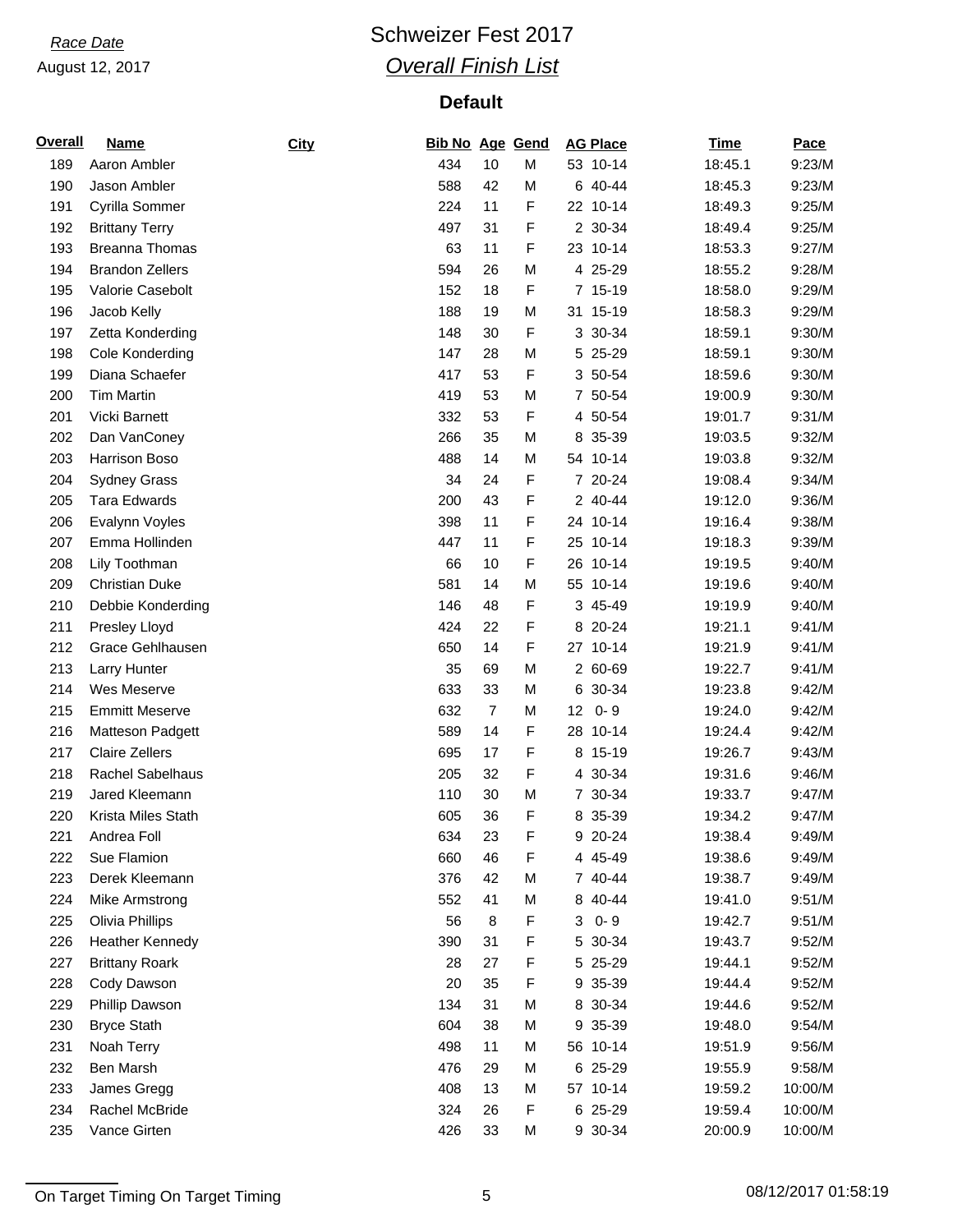## **Race Date Race Date Race Date Race Date Race Date Race 2017** *Overall Finish List*

| <b>Overall</b> | <b>Name</b>           | City | <b>Bib No Age Gend</b> |    |   | <b>AG Place</b> | <b>Time</b> | Pace    |
|----------------|-----------------------|------|------------------------|----|---|-----------------|-------------|---------|
| 236            | Amy Stephens          |      | 311                    | 34 | F | 6 30-34         | 20:01.8     | 10:01/M |
| 237            | Mike Hagan            |      | 173                    | 51 | M | 8 50-54         | 20:03.6     | 10:02/M |
| 238            | Athea Woods           |      | 130                    | 11 | F | 29 10-14        | 20:06.6     | 10:03/M |
| 239            | Jennifer Jennings     |      | 306                    | 38 | F | 35-39<br>10     | 20:07.6     | 10:04/M |
| 240            | Casey Threlkeld       |      | 303                    | 37 | F | 11 35-39        | 20:07.8     | 10:04/M |
| 241            | <b>Heather Girten</b> |      | 425                    | 33 | F | 7 30-34         | 20:07.8     | 10:04/M |
| 242            | <b>Steve Conner</b>   |      | 596                    | 45 | M | 5 45-49         | 20:12.9     | 10:06/M |
| 243            | Kaiden Casebolt       |      | 155                    | 11 | M | 58 10-14        | 20:13.6     | 10:07/M |
| 244            | Dana Haughee          |      | 543                    | 44 | F | 3 40-44         | 20:15.3     | 10:08/M |
| 245            | Marty Haughee         |      | 545                    | 49 | M | 6 45-49         | 20:15.4     | 10:08/M |
| 246            | Lynn Fravell          |      | 675                    | 54 | F | 5 50-54         | 20:17.8     | 10:09/M |
| 247            | Casi Jochim           |      | 590                    | 27 | F | 7 25-29         | 20:19.7     | 10:10/M |
| 248            | Mike Key              |      | 653                    | 63 | M | 3 60-69         | 20:24.5     | 10:12/M |
| 249            | Frankie Wilkerson     |      | 36                     | 13 | F | 30 10-14        | 20:29.1     | 10:15/M |
| 250            | Drevan O'Brien        |      | 591                    | 12 | M | 59<br>$10 - 14$ | 20:31.5     | 10:16/M |
| 251            | Lorelai Lindsey       |      | 570                    | 11 | F | $10 - 14$<br>31 | 20:34.2     | 10:17/M |
| 252            | Debbie Reed           |      | 455                    | 53 | F | 6 50-54         | 20:34.4     | 10:17/M |
| 253            | Mary Jo Borders       |      | 98                     | 63 | F | 1 60-69         | 20:34.5     | 10:17/M |
| 254            | Daniel Mays           |      | 360                    | 15 | M | 32 15-19        | 20:35.7     | 10:18/M |
| 255            | Sawyer Parke          |      | 54                     | 8  | M | $0 - 9$<br>13   | 20:41.7     | 10:21/M |
| 256            | Ryan Oberhausen       |      | 577                    | 39 | M | 10 35-39        | 20:48.3     | 10:24/M |
| 257            | <b>Brandon Hughes</b> |      | 564                    | 21 | M | 11 20-24        | 21:00.4     | 10:30/M |
| 258            | Callista Krieg        |      | 12                     | 8  | F | $0 - 9$<br>4    | 21:05.2     | 10:33/M |
| 259            | <b>Elmer Shelby</b>   |      | 210                    | 54 | M | 50-54<br>9      | 21:07.2     | 10:34/M |
| 260            | Adam Krieg            |      | 9                      | 36 | M | 11<br>35-39     | 21:07.4     | 10:34/M |
| 261            | Jonan Neal            |      | 357                    | 15 | M | 33 15-19        | 21:16.0     | 10:38/M |
| 262            | Anne Mundy            |      | 293                    | 13 | F | 32 10-14        | 21:20.7     | 10:40/M |
| 263            | Katelyn Marsh         |      | 475                    | 27 | F | 8 25-29         | 21:28.4     | 10:44/M |
| 264            | <b>Brandi Hess</b>    |      | 580                    | 39 | F | 12 35-39        | 21:38.0     | 10:49/M |
| 265            | Justin Kleemann       |      | 109                    | 26 | M | 7 25-29         | 21:48.5     | 10:54/M |
| 266            | Jay Peter             |      | 125                    | 25 | M | 8 25-29         | 21:50.4     | 10:55/M |
| 267            | Alex Scheer           |      | 413                    | 25 | M | 9 25-29         | 21:50.6     | 10:55/M |
| 268            | Eli Kleemann          |      | 377                    | 9  | M | 14<br>$0 - 9$   | 21:53.0     | 10:57/M |
| 269            | Amy Gore              |      | 104                    | 36 | F | 13 35-39        | 21:53.8     | 10:57/M |
| 270            | Julie Hauser          |      | 78                     | 56 | F | 1 55-59         | 21:54.2     | 10:57/M |
| 271            | Kent Lagrange         |      | 40                     | 59 | M | 3 55-59         | 21:54.5     | 10:57/M |
| 272            | Emersyn Ingle         |      | 157                    | 5  | F | $0 - 9$<br>5    | 21:55.8     | 10:58/M |
| 273            | Kourtney Casebolt     |      | 156                    | 33 | F | 8 30-34         | 21:55.9     | 10:58/M |
| 274            | Cynthia Parke         |      | 55                     | 5  | F | $0 - 9$<br>6    | 21:56.3     | 10:58/M |
| 275            | Melinda Jacob         |      | 211                    | 38 | F | 35-39<br>14     | 22:01.4     | 11:01/M |
| 276            | <b>Trevor Howard</b>  |      | 697                    | 10 | М | 60 10-14        | 22:03.3     | 11:02/M |
| 277            | Michele LeClere       |      | 595                    | 49 | F | 5 45-49         | 22:04.2     | 11:02/M |
| 278            | Elizabeth Whitworth   |      | 698                    | 16 | F | 9 15-19         | 22:06.9     | 11:03/M |
| 279            | Avery VanHoosier      |      | 700                    | 16 | F | 10 15-19        | 22:06.9     | 11:03/M |
| 280            | Carrie Lock           |      | 572                    | 41 | F | 4 40-44         | 22:09.5     | 11:05/M |
| 281            | Joe Dickman           |      | 82                     | 71 | M | 1 70-99         | 22:13.6     | 11:07/M |
| 282            | Jack Hammond          |      | 315                    | 10 | М | 61 10-14        | 22:16.3     | 11:08/M |

On Target Timing On Target Timing and the contract of the contract of the contract of the contract of the contract of the contract of the contract of the contract of the contract of the contract of the contract of the cont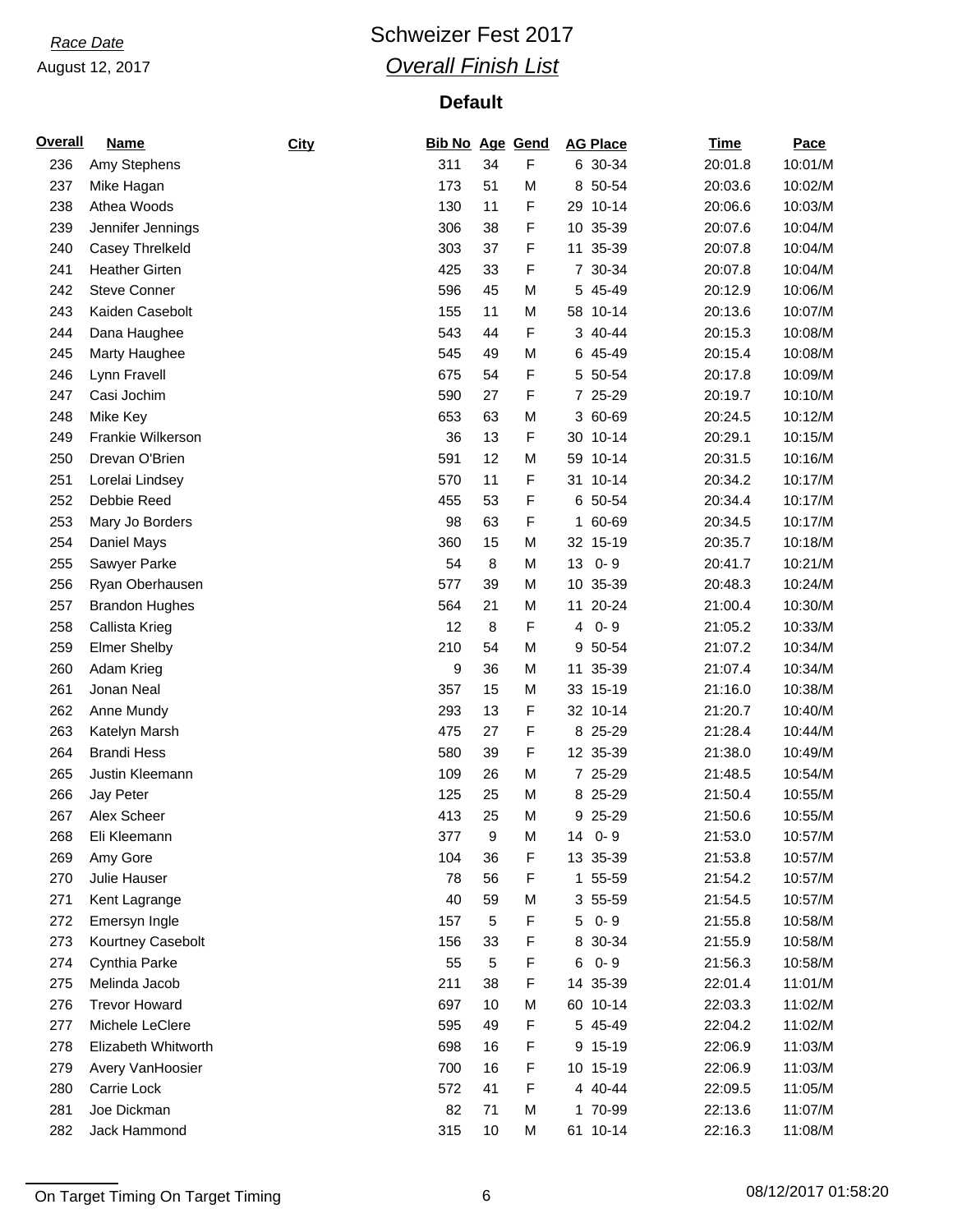# **Race Date Race Date Race Date Race Date Race Date Race 2017** *Overall Finish List*

| <b>Overall</b> | <b>Name</b>              | City | <b>Bib No Age Gend</b> |                |   | <b>AG Place</b> | <b>Time</b> | Pace    |
|----------------|--------------------------|------|------------------------|----------------|---|-----------------|-------------|---------|
| 283            | Teri Hagan               |      | 174                    | 51             | F | 7 50-54         | 22:18.3     | 11:09/M |
| 284            | Katie Heeke              |      | 436                    | 59             | F | 2 55-59         | 22:18.4     | 11:09/M |
| 285            | Dave Hall                |      | 206                    | 54             | M | 10 50-54        | 22:22.1     | 11:11/M |
| 286            | <b>Phil Wittmer</b>      |      | 80                     | 72             | M | 2 70-99         | 22:30.6     | 11:15/M |
| 287            | Larry Bryant             |      | 479                    | 54             | M | 11 50-54        | 22:32.9     | 11:16/M |
| 288            | <b>Brooke Birchler</b>   |      | 50                     | 24             | F | 10 20-24        | 22:39.9     | 11:20/M |
| 289            | Claire Franzman          |      | 29                     | 14             | F | 33 10-14        | 22:41.6     | 11:21/M |
| 290            | John Pomeroy             |      | 23                     | $\overline{7}$ | M | 15<br>$0 - 9$   | 22:45.1     | 11:23/M |
| 291            | Camryn Sturgeon          |      | 308                    | $\overline{7}$ | F | $0 - 9$<br>7    | 22:48.3     | 11:24/M |
| 292            | Addison Sturgeon         |      | 307                    | 9              | F | $0 - 9$<br>8    | 22:58.5     | 11:29/M |
| 293            | Laura Sturgeon           |      | 309                    | 32             | F | 30-34<br>9      | 22:59.1     | 11:30/M |
| 294            | Sami Wilkerson           |      | 39                     | 10             | F | $10 - 14$<br>34 | 23:03.9     | 11:32/M |
| 295            | Olivia Stahly            |      | 222                    | 11             | F | $10 - 14$<br>35 | 23:04.6     | 11:32/M |
| 296            | <b>Addie Hubert</b>      |      | 264                    | 10             | F | 36 10-14        | 23:05.2     | 11:33/M |
| 297            | <b>Crystal Bales</b>     |      | 207                    | 43             | F | 5 40-44         | 23:08.5     | 11:34/M |
| 298            | <b>Eric Parke</b>        |      | 53                     | 36             | M | 12 35-39        | 23:10.0     | 11:35/M |
| 299            | Karen Herwig             |      | 21                     | 59             | F | 3 55-59         | 23:19.1     | 11:40/M |
| 300            | Owen James               |      | 578                    | 9              | M | $0 - 9$<br>16   | 23:20.8     | 11:40/M |
| 301            | Paul Wahl                |      | 227                    | 62             | M | 4 60-69         | 23:20.8     | 11:40/M |
| 302            | <b>Reid Butler</b>       |      | 481                    | 8              | M | $0 - 9$<br>17   | 23:21.0     | 11:41/M |
| 303            | <b>Bob Walsh</b>         |      | 265                    | 67             | M | 5<br>60-69      | 23:22.4     | 11:41/M |
| 304            | Owen Butler              |      | 482                    | 8              | M | $0 - 9$<br>18   | 23:23.5     | 11:42/M |
| 305            | Emma Armstrong           |      | 553                    | 14             | F | 37 10-14        | 23:24.8     | 11:42/M |
| 306            | Maddi Rogers             |      | 430                    | 14             | F | $10 - 14$<br>38 | 23:25.7     | 11:43/M |
| 307            | Matt Butler              |      | 480                    | 37             | M | 13 35-39        | 23:27.0     | 11:44/M |
| 308            | Meghan Butler            |      | 483                    | 37             | F | 15 35-39        | 23:29.0     | 11:45/M |
| 309            | Lynda Turner             |      | 162                    | 68             | F | 2 60-69         | 23:33.8     | 11:47/M |
|                |                          |      |                        |                |   |                 |             |         |
| 310            | Hannah Moman             |      | 281                    | 26             | F | 25-29<br>9      | 23:34.0     | 11:47/M |
| 311            | Jean Miller              |      | 400                    | 53             | F | 8 50-54         | 23:37.7     | 11:49/M |
| 312            | Mark Hildenbrandt        |      | 229                    | 54             | M | 12 50-54        | 23:40.9     | 11:50/M |
| 313            | Rebecca Kasmer           |      | 648                    | 47             | F | 6 45-49         | 23:41.4     | 11:51/M |
| 314            | Nick Threlkeld           |      | 304                    | 34             | M | 10 30-34        | 23:41.7     | 11:51/M |
| 315            | Jennifer Reed            |      | 305                    | 42             | F | 6 40-44         | 23:41.8     | 11:51/M |
| 316            | Carol Zellers            |      | 255                    | 56             | F | 4 55-59         | 23:45.5     | 11:53/M |
| 317            | Ashlyn Gehlhausen        |      | 192                    | 22             | F | 11 20-24        | 23:51.2     | 11:56/M |
| 318            | Natalie Peter            |      | 126                    | 20             | F | 12 20-24        | 23:51.4     | 11:56/M |
| 319            | Cecillia Mundy           |      | 292                    | 11             | F | 39 10-14        | 24:02.0     | 12:01/M |
| 320            | Amy Lyons                |      | 657                    | 45             | F | 7 45-49         | 24:07.6     | 12:04/M |
| 321            | Vanessa Ford             |      | 286                    | 38             | F | 16 35-39        | 24:10.7     | 12:05/M |
| 322            | <b>Rachel Fortwendel</b> |      | 641                    | 38             | F | 17 35-39        | 24:10.9     | 12:05/M |
| 323            | Lauren Shane             |      | 600                    | 11             | F | 40 10-14        | 24:11.5     | 12:06/M |
| 324            | Tabitha Hagerman         |      | 452                    | 50             | F | 9 50-54         | 24:12.5     | 12:06/M |
| 325            | <b>Brenda Graves</b>     |      | 84                     | 62             | F | 3 60-69         | 24:15.3     | 12:08/M |
| 326            | Mike Carlson             |      | 235                    | 57             | M | 4 55-59         | 24:20.3     | 12:10/M |
| 327            | Debbi Carlson            |      | 236                    | 50             | F | 10 50-54        | 24:20.4     | 12:10/M |
| 328            | Jennifer Hohne           |      | 415                    | 45             | F | 8 45-49         | 24:24.0     | 12:12/M |
| 329            | Jax Zellers              |      | 603                    | $\overline{7}$ | M | 19 0-9          | 24:27.1     | 12:14/M |

On Target Timing On Target Timing 2001 12/2017 01:58:20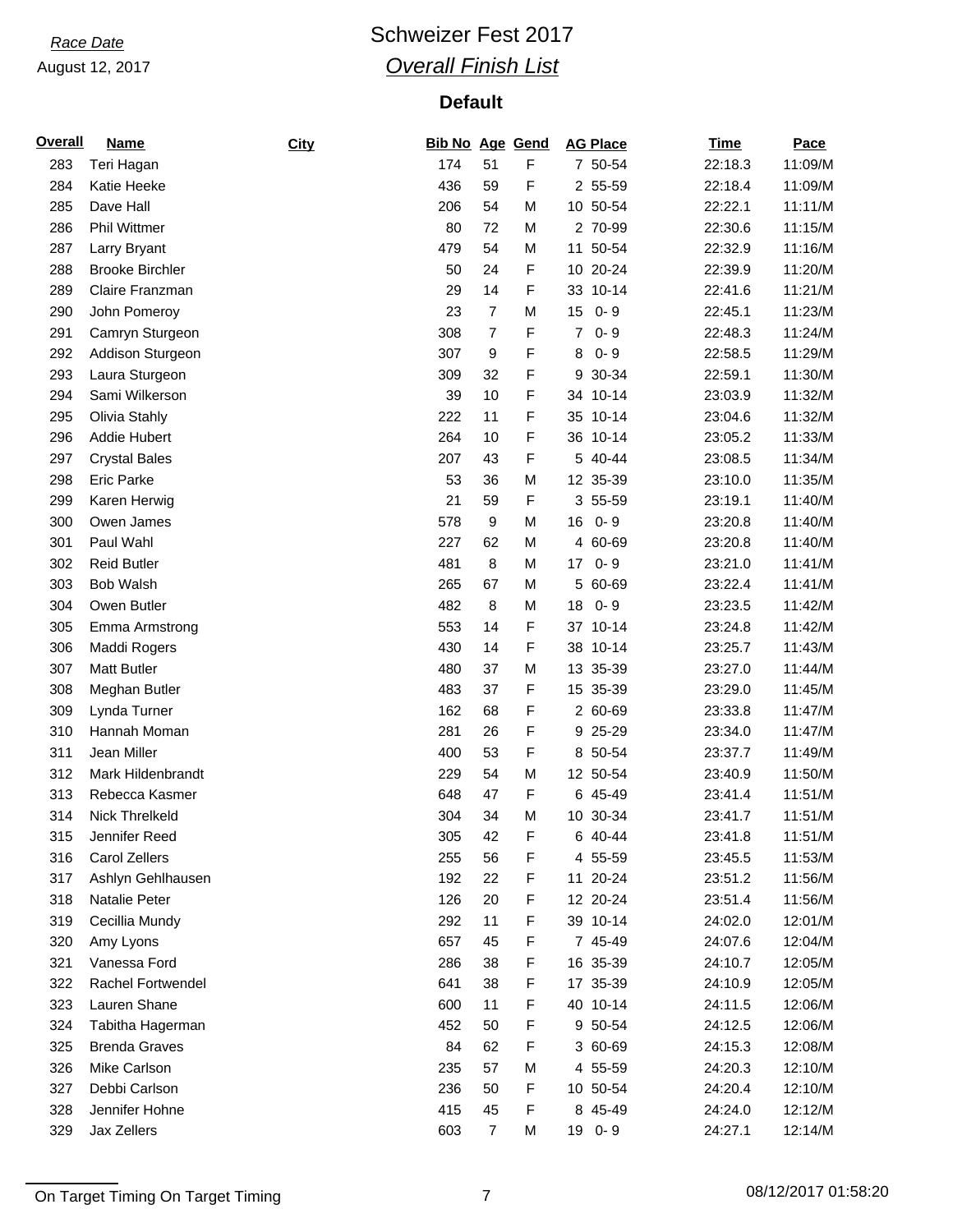## **Race Date Race Date Race Date Race Date Race Date Race 2017** *Overall Finish List*

| <b>Overall</b> | <b>Name</b>           | City | <b>Bib No Age Gend</b> |                  |   | <b>AG Place</b> | <b>Time</b> | Pace    |
|----------------|-----------------------|------|------------------------|------------------|---|-----------------|-------------|---------|
| 330            | <b>Philip Zellers</b> |      | 331                    | 33               | M | 11 30-34        | 24:29.4     | 12:15/M |
| 331            | Amanda Roll           |      | 486                    | 37               | F | 18 35-39        | 24:31.9     | 12:16/M |
| 332            | <b>Addie Terry</b>    |      | 251                    | 21               | F | 13 20-24        | 24:32.6     | 12:16/M |
| 333            | Autumn Lain           |      | 465                    | 18               | F | $15-19$<br>11   | 24:33.8     | 12:17/M |
| 334            | Kelly Kiplinger       |      | 296                    | 46               | F | 9 45-49         | 24:37.5     | 12:19/M |
| 335            | Kelli Hubert          |      | 129                    | 20               | F | 14 20-24        | 24:43.4     | 12:22/M |
| 336            | <b>Ashely Taul</b>    |      | 77                     | 18               | F | 12 15-19        | 24:45.2     | 12:23/M |
| 337            | <b>Hallie Foe</b>     |      | 214                    | 16               | F | 13 15-19        | 24:48.7     | 12:24/M |
| 338            | <b>Ella Powers</b>    |      | 216                    | 8                | F | $0 - 9$<br>9    | 24:49.6     | 12:25/M |
| 339            | Doug Barnhart         |      | 44                     | 59               | M | 5 55-59         | 24:55.8     | 12:28/M |
| 340            | Jaydn Lawson          |      | 659                    | 12               | F | $10 - 14$<br>41 | 24:57.6     | 12:29/M |
| 341            | Ollie Toothman        |      | 65                     | 8                | F | $0 - 9$<br>10   | 24:57.7     | 12:29/M |
| 342            | Emma Whalen           |      | 593                    | 11               | F | 42 10-14        | 24:59.3     | 12:30/M |
| 343            | Patrick Rich          |      | 165                    | 42               | M | 9 40-44         | 25:00.4     | 12:30/M |
| 344            | Jean Krutz            |      | 115                    | 67               | F | 4 60-69         | 25:03.3     | 12:32/M |
| 345            | Brenna Franzman       |      | 30                     | 16               | F | 15-19<br>14     | 25:04.3     | 12:32/M |
| 346            | <b>Addison Peter</b>  |      | 599                    | 20               | F | 15 20-24        | 25:04.4     | 12:32/M |
| 347            | Jenna Coyle           |      | 565                    | 17               | F | 15 15-19        | 25:04.6     | 12:32/M |
| 348            | Jana Lacy             |      | 686                    | 17               | F | 16 15-19        | 25:27.7     | 12:44/M |
| 349            | Bailee Johnson        |      | 672                    | 14               | F | 43 10-14        | 25:28.9     | 12:44/M |
| 350            | Katie Herrmann        |      | 629                    | 47               | F | 10 45-49        | 25:32.7     | 12:46/M |
| 351            | Angela Shelby         |      | 209                    | 53               | F | 11 50-54        | 25:44.0     | 12:52/M |
| 352            | Kayla Combs           |      | 237                    | 13               | F | 44 10-14        | 26:00.6     | 13:00/M |
| 353            | Leo Striegel          |      | 127                    | 76               | M | 3 70-99         | 26:09.3     | 13:05/M |
| 354            | <b>Brynn Vaught</b>   |      | 538                    | 8                | F | $0 - 9$<br>11   | 26:10.8     | 13:05/M |
| 355            |                       |      | 539                    | 30               | F | 10 30-34        | 26:10.9     | 13:05/M |
|                | Tara Vaught           |      |                        |                  |   |                 |             | 13:07/M |
| 356            | Donna Harpenau        |      | 170                    | 59               | F | 5 55-59         | 26:14.9     |         |
| 357            | Lorri Brune           |      | 575                    | 54               | F | 12 50-54        | 26:18.0     | 13:09/M |
| 358            | Cheryl Axton          |      | 137                    | 46               | F | 11 45-49        | 26:24.6     | 13:12/M |
| 359            | Landon Bickford       |      | 271                    | 11               | M | 62 10-14        | 26:41.1     | 13:21/M |
| 360            | Ella Rich             |      | 166                    | 12               | F | 45 10-14        | 26:42.1     | 13:21/M |
| 361            | Shelby Dickman        |      | 177                    | 10               | F | 46 10-14        | 26:47.8     | 13:24/M |
| 362            | Elizabeth Dickman     |      | 178                    | $\boldsymbol{7}$ | F | 12 0-9          | 26:48.7     | 13:24/M |
| 363            | Ty Chestnut           |      | 380                    | 7                | M | $0 - 9$<br>20   | 26:52.6     | 13:26/M |
| 364            | Lee Chestnut          |      | 382                    | 42               | M | 10 40-44        | 26:53.2     | 13:27/M |
| 365            | Jennifer Chestnut     |      | 381                    | 39               | F | 19 35-39        | 26:53.6     | 13:27/M |
| 366            | <b>Neal Stahly</b>    |      | 220                    | 45               | M | 7 45-49         | 26:53.8     | 13:27/M |
| 367            | <b>Elliot Emerson</b> |      | 289                    | 5                | M | $0 - 9$<br>21   | 26:56.5     | 13:28/M |
| 368            | Ryan Fortwendel       |      | 290                    | 37               | M | 14 35-39        | 26:56.9     | 13:28/M |
| 369            | Kyla Casebolt         |      | 154                    | 13               | F | 47 10-14        | 26:57.3     | 13:29/M |
| 370            | Emma Ettensohn        |      | 677                    | 13               | F | 48 10-14        | 26:57.4     | 13:29/M |
| 371            | Sarah Reid            |      | 646                    | 49               | F | 12 45-49        | 27:04.8     | 13:32/M |
| 372            | Nikki Houle           |      | 246                    | 37               | F | 20 35-39        | 27:26.9     | 13:43/M |
| 373            | <b>Troy Vaught</b>    |      | 540                    | 38               | M | 15 35-39        | 27:32.3     | 13:46/M |
| 374            | <b>Blake Vaught</b>   |      | 537                    | 5                | M | 22 0-9          | 27:32.4     | 13:46/M |
| 375            | Elizabeth Conner      |      | 203                    | 43               | F | 7 40-44         | 27:33.5     | 13:47/M |
| 376            | Grace Purvis          |      | 470                    | 12               | F | 49 10-14        | 27:42.2     | 13:51/M |

On Target Timing On Target Timing 8 08/12/2017 01:58:21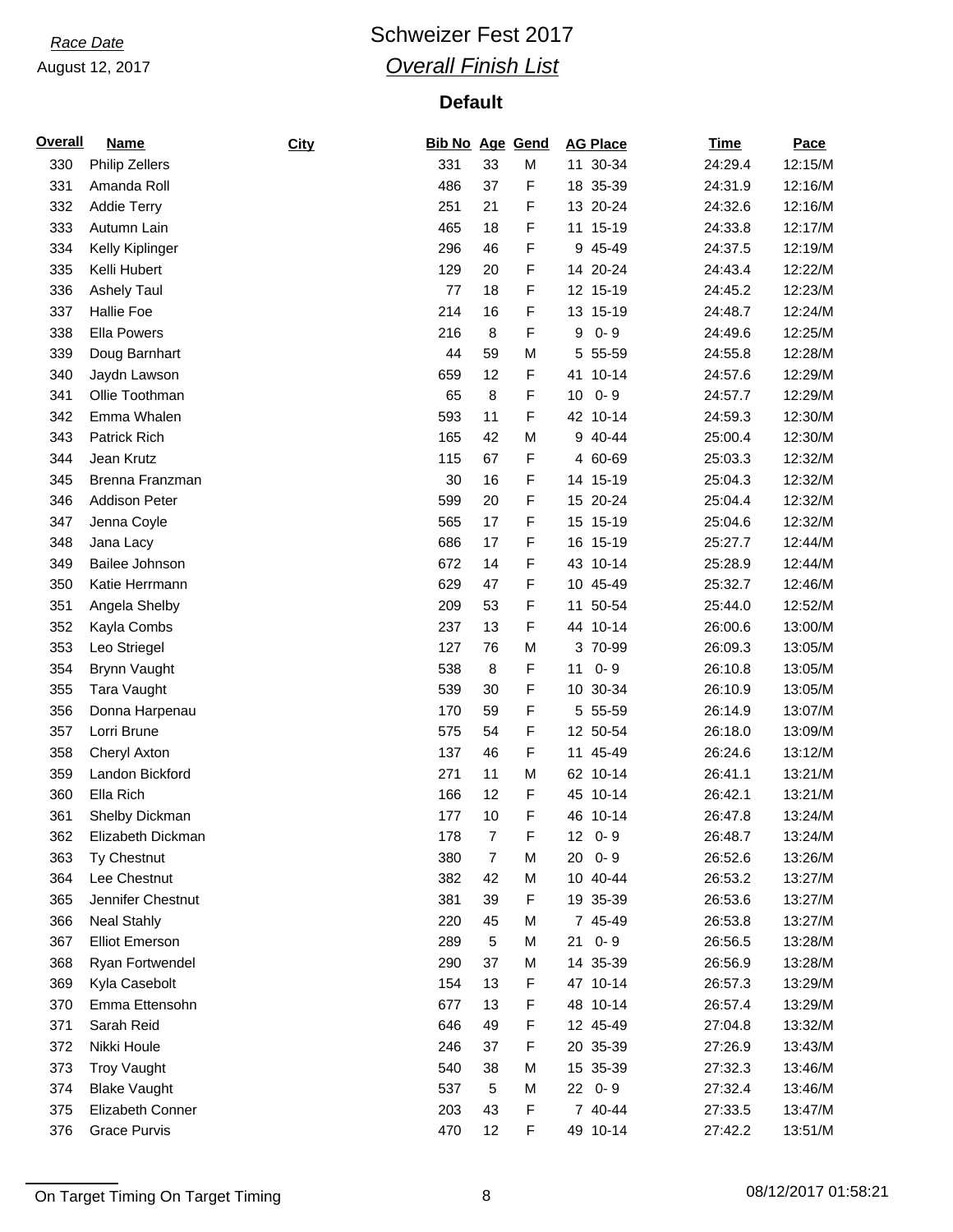## **Race Date Race Date Race Date Race Date Race Date Race 2017** *Overall Finish List*

| <b>Overall</b> | <u>Name</u>             | City | <b>Bib No Age Gend</b> |    |   | <b>AG Place</b> | <b>Time</b> | Pace    |
|----------------|-------------------------|------|------------------------|----|---|-----------------|-------------|---------|
| 377            | Roy Stutsman            |      | 4                      | 76 | M | 4 70-99         | 27:45.1     | 13:53/M |
| 378            | Jerry Gordon            |      | 658                    | 56 | M | 6 55-59         | 27:50.4     | 13:55/M |
| 379            | Alicia Aders            |      | 337                    | 45 | F | 13 45-49        | 27:52.1     | 13:56/M |
| 380            | Daniel Bickford         |      | 269                    | 32 | M | 12 30-34        | 28:01.3     | 14:01/M |
| 381            | Mary Hackel             |      | 687                    | 70 | F | 1 70-99         | 28:08.1     | 14:04/M |
| 382            | Marianne Krueger        |      | 256                    | 28 | F | 10 25-29        | 28:10.1     | 14:05/M |
| 383            | Linda Krueger           |      | 259                    | 60 | F | 5 60-69         | 28:10.5     | 14:05/M |
| 384            | Tom Krueger             |      | 258                    | 66 | M | 6 60-69         | 28:11.1     | 14:06/M |
| 385            | Parker James            |      | 396                    | 11 | M | 63 10-14        | 28:25.9     | 14:13/M |
| 386            | <b>Emmett Krieg</b>     |      | 11                     | 6  | M | $0 - 9$<br>23   | 28:36.9     | 14:18/M |
| 387            | Miranda Krieg           |      | 10                     | 35 | F | 35-39<br>21     | 28:40.7     | 14:20/M |
| 388            | Kimberly Crockett       |      | 62                     | 54 | F | 13 50-54        | 28:47.9     | 14:24/M |
| 389            | <b>Richard Shane</b>    |      | 601                    | 52 | M | 13 50-54        | 28:48.4     | 14:24/M |
| 390            | <b>Emily Shane</b>      |      | 602                    | 13 | F | 50 10-14        | 28:52.6     | 14:26/M |
| 391            | Christina Dickman       |      | 176                    | 32 | F | 11 30-34        | 28:56.7     | 14:28/M |
| 392            | Summer Faulkenberg      |      | 86                     | 13 | F | 51 10-14        | 28:59.9     | 14:30/M |
| 393            | Denny Graves            |      | 85                     | 63 | M | 7 60-69         | 29:02.4     | 14:31/M |
| 394            | <b>Bill Borders</b>     |      | 99                     | 63 | F | 6 60-69         | 29:34.3     | 14:47/M |
| 395            | <b>Bill Ludwig</b>      |      | 472                    | 75 | M | 5 70-99         | 30:13.9     | 15:07/M |
| 396            | Kristen Kleemann        |      | 375                    | 35 | F | 22 35-39        | 30:17.5     | 15:09/M |
| 397            | <b>Trina Burris</b>     |      | 518                    | 58 | F | 6 55-59         | 30:24.5     | 15:12/M |
| 398            | Martha Cutrell          |      | 64                     | 56 | F | 7 55-59         | 30:24.5     | 15:12/M |
| 399            | Julie Paris             |      | 561                    | 51 | F | 14 50-54        | 30:43.3     | 15:22/M |
| 400            | Tomi Jo Leistner        |      | 284                    | 29 | F | 25-29<br>11     | 30:43.4     | 15:22/M |
| 401            | <b>Tasa Fortwendel</b>  |      | 141                    | 34 | F | 12 30-34        | 30:44.2     | 15:22/M |
| 402            | Nancy Ludwig            |      | 473                    | 72 | F | 2 70-99         | 31:02.3     | 15:31/M |
| 403            | <b>Edward Morey</b>     |      | 73                     | 65 | M | 8 60-69         | 31:21.1     | 15:41/M |
| 404            | Lydia Hollinden         |      | 519                    | 9  | F | $0 - 9$<br>13   | 31:28.6     | 15:44/M |
| 405            | Debbie Elder            |      | 278                    | 54 | F | 15 50-54        | 31:28.8     | 15:44/M |
| 406            | <b>Betty Cash</b>       |      | 352                    | 60 | F | 7 60-69         | 31:30.7     | 15:45/M |
| 407            | Amity Colston           |      | 351                    | 37 | F | 23 35-39        | 31:31.2     | 15:46/M |
| 408            | Allison Krueger         |      | 257                    | 33 | F | 13 30-34        | 31:34.0     | 15:47/M |
| 409            | Jeanne Wittmer          |      | 81                     | 73 | F | 3 70-99         | 31:38.1     | 15:49/M |
| 410            | <b>Lilly Kieser</b>     |      | 383                    | 10 | F | 52 10-14        | 31:39.6     | 15:50/M |
| 411            | Christiana Turner       |      | 638                    | 42 | F | 8 40-44         | 31:49.0     | 15:55/M |
| 412            | Adam Burton             |      | 639                    | 42 | M | 11 40-44        | 31:49.2     | 15:55/M |
| 413            | Cindy Lagrange          |      | 42                     | 56 | F | 8 55-59         | 31:52.0     | 15:56/M |
| 414            | Kim Embry               |      | 560                    | 49 | F | 14 45-49        | 32:14.2     | 16:07/M |
| 415            | Daniel Gregg            |      | 637                    | 12 | M | 64 10-14        | 32:14.4     | 16:07/M |
| 416            | <b>Holly Stephens</b>   |      | 180                    | 46 | F | 15 45-49        | 32:32.9     | 16:16/M |
| 417            | Janna Chestnut          |      | 576                    | 68 | F | 8 60-69         | 32:33.7     | 16:17/M |
| 418            | Kathy Kleemann          |      | 583                    | 68 | F | 9 60-69         | 32:34.6     | 16:17/M |
| 419            | Karen Ludwig            |      | 471                    | 49 | F | 16 45-49        | 32:36.8     | 16:18/M |
| 420            | Michaeline Chandler     |      | 333                    | 49 | F | 17 45-49        | 33:19.3     | 16:40/M |
| 421            | <b>Walker Chandler</b>  |      | 334                    | 41 | M | 12 40-44        | 33:20.3     | 16:40/M |
| 422            | Ryan Kieser             |      | 384                    | 36 | M | 16 35-39        | 33:27.4     | 16:44/M |
| 423            | <b>Beverly Devillez</b> |      | 274                    | 68 | F | 10 60-69        | 33:47.6     | 16:54/M |

On Target Timing On Target Timing 2001 12/2017 01:58:22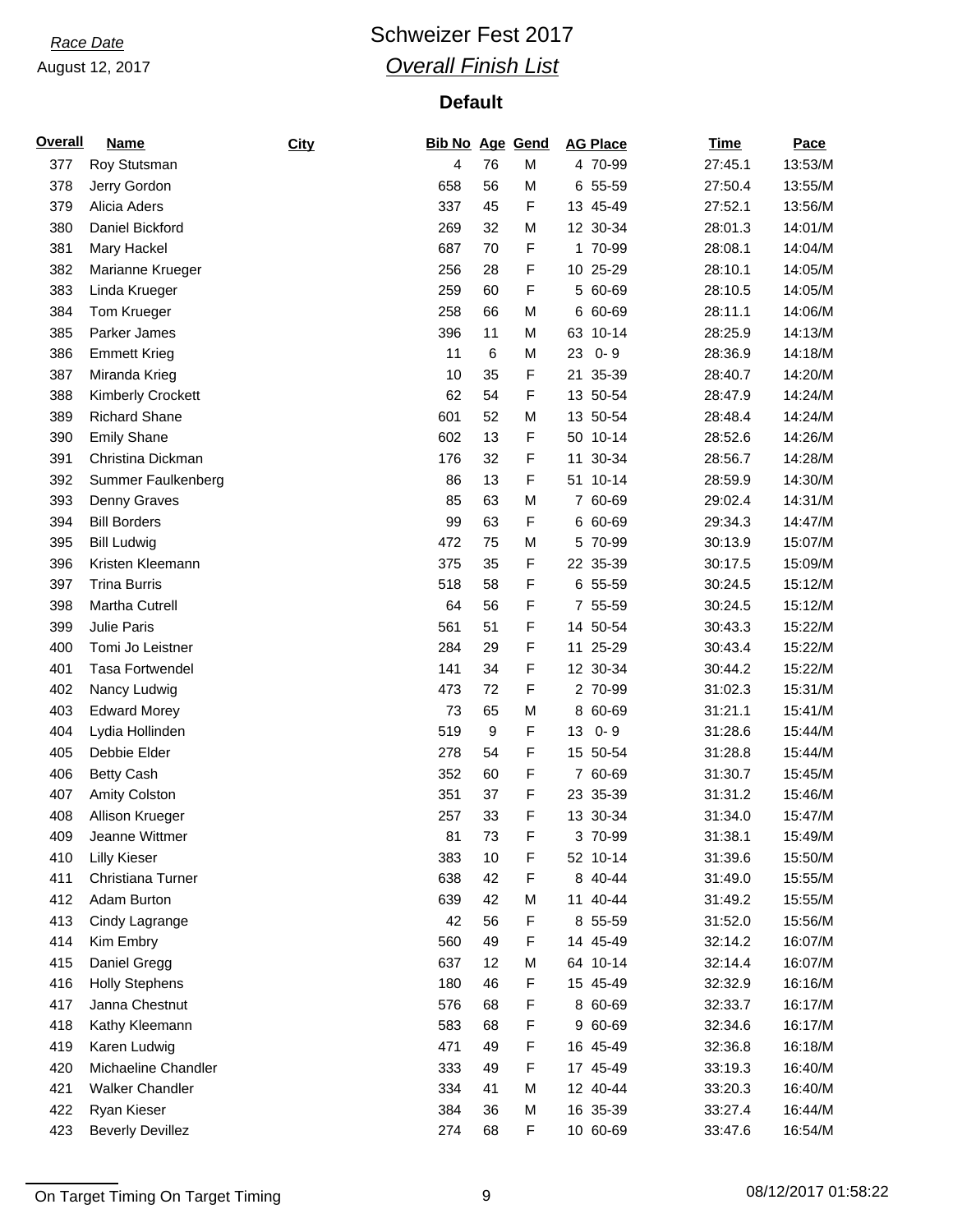# **Race Date Race Date Race Date Race Date Race Date Race 2017** *Overall Finish List*

| <b>Overall</b> | <b>Name</b>            | City | <b>Bib No Age Gend</b> |                |   | <b>AG Place</b> | <b>Time</b> | Pace    |
|----------------|------------------------|------|------------------------|----------------|---|-----------------|-------------|---------|
| 424            | Sheila Rearden         |      | 136                    | 66             | F | 11 60-69        | 33:47.6     | 16:54/M |
| 425            | <b>Kimberly Powers</b> |      | 215                    | 29             | F | 12 25-29        | 33:50.2     | 16:55/M |
| 426            | Angie Foe              |      | 213                    | 52             | F | 16 50-54        | 33:51.0     | 16:56/M |
| 427            | Monica Hall            |      | 643                    | 23             | F | 16 20-24        | 33:54.0     | 16:57/M |
| 428            | Andy Hall              |      | 159                    | 58             | M | 7 55-59         | 33:54.7     | 16:57/M |
| 429            | Joe Hall               |      | 1                      | 82             | M | 6 70-99         | 33:54.8     | 16:57/M |
| 430            | Stephanie James        |      | 395                    | 42             | F | 9 40-44         | 33:56.9     | 16:58/M |
| 431            | Tory Woznicki          |      | 460                    | 26             | F | 13 25-29        | 34:02.0     | 17:01/M |
| 432            | Sarah Chinn            |      | 554                    | 60             | F | 12 60-69        | 34:04.2     | 17:02/M |
| 433            | <b>Tracey Coyle</b>    |      | 459                    | 50             | F | 17 50-54        | 34:04.7     | 17:02/M |
| 434            | Dana Franzman          |      | 31                     | 38             | F | 24 35-39        | 34:05.8     | 17:03/M |
| 435            | Jon Meunier            |      | 68                     | 33             | M | 13 30-34        | 34:07.1     | 17:04/M |
| 436            | Kelli Brown            |      | 542                    | 32             | F | 14 30-34        | 34:07.2     | 17:04/M |
| 437            | Nikki Meunier          |      | 67                     | 31             | F | 15 30-34        | 34:07.4     | 17:04/M |
| 438            | Jason Brown            |      | 541                    | 37             | M | 17 35-39        | 34:07.5     | 17:04/M |
| 439            | Jeff Rogers            |      | 428                    | 53             | M | 50-54<br>14     | 34:09.4     | 17:05/M |
| 440            | Nate Hollinden         |      | 520                    | $\overline{7}$ | M | $0 - 9$<br>24   | 34:10.5     | 17:05/M |
| 441            | Emily Podbelski        |      | 513                    | 29             | F | 14 25-29        | 34:10.9     | 17:05/M |
| 442            | Lou Ann Backer         |      | 512                    | 55             | F | 9 55-59         | 34:12.3     | 17:06/M |
| 443            | Gillian Mings          |      | 587                    | 15             | F | 17 15-19        | 34:16.1     | 17:08/M |
| 444            | Madeline Zink          |      | 586                    | 19             | F | 18 15-19        | 34:16.7     | 17:08/M |
| 445            | <b>Wendy Noble</b>     |      | 95                     | 47             | F | 18 45-49        | 34:28.9     | 17:14/M |
| 446            | Jennifer Kieser        |      | 386                    | 40             | F | 10 40-44        | 34:30.4     | 17:15/M |
| 447            | Myra Kieser            |      | 387                    | 32             | F | 16 30-34        | 34:30.5     | 17:15/M |
| 448            | Jeanie Labhart         |      | 261                    | 59             | F | 10 55-59        | 34:31.8     | 17:16/M |
| 449            | Linda M Weiss          |      | 325                    | 64             | F | 13 60-69        | 34:32.2     | 17:16/M |
| 450            | Autumn Rich            |      | 167                    | 17             | F | 19 15-19        | 34:33.5     | 17:17/M |
| 451            | Jerry Embry            |      | 559                    | 51             | M | 15 50-54        | 34:35.9     | 17:18/M |
| 452            | Greg Hollinden         |      | 703                    | 25             | M | 10 25-29        | 34:36.8     | 17:18/M |
| 453            | Elva Dickman           |      | 474                    | 78             | F | 4 70-99         | 35:11.0     | 17:36/M |
| 454            | <b>Terri Bryant</b>    |      | 477                    | 57             | F | 11 55-59        | 35:18.3     | 17:39/M |
| 455            | Walter Henrichsen      |      | 620                    | 43             | M | 13 40-44        | 35:20.5     | 17:40/M |
| 456            | Audrey Boyd            |      | 584                    | 9              | F | 14<br>$0 - 9$   | 35:21.2     | 17:41/M |
| 457            | Jennifer Zink          |      | 585                    | 42             | F | 11 40-44        | 35:21.9     | 17:41/M |
| 458            | Linda Eger             |      | 451                    | 59             | F | 12 55-59        | 35:34.5     | 17:47/M |
| 459            | Lisa Voiles            |      | 273                    | 29             | F | 15 25-29        | 35:34.7     | 17:47/M |
| 460            | Joanne Brumfield       |      | 272                    | 57             | F | 13 55-59        | 35:35.3     | 17:48/M |
| 461            | <b>Shelby Krutz</b>    |      | 116                    | 22             | F | 17 20-24        | 35:38.8     | 17:49/M |
| 462            | Kassie Risse           |      | 557                    | 29             | F | 16 25-29        | 35:44.3     | 17:52/M |
| 463            | Ryan Risse             |      | 558                    | 32             | M | 14 30-34        | 35:46.4     | 17:53/M |
| 464            | Libby Gengelbach       |      | 120                    | 64             | F | 14 60-69        | 35:57.6     | 17:59/M |
| 465            | Kim Gengelbach         |      | 119                    | 42             | F | 12 40-44        | 35:57.7     | 17:59/M |
| 466            | Karen James            |      | 45                     | 59             | F | 14 55-59        | 35:58.6     | 17:59/M |
| 467            | Conna Coultas          |      | 322                    | 32             | F | 17 30-34        | 36:15.6     | 18:08/M |
| 468            | Carter Young           |      | 389                    | 11             | M | 65 10-14        | 36:16.1     | 18:08/M |
| 469            | Zeb Coultas            |      | 321                    | 32             | M | 15 30-34        | 36:18.2     | 18:09/M |
| 470            | Paul Kleemann          |      | 113                    | 57             | М | 8 55-59         | 36:28.0     | 18:14/M |

On Target Timing On Target Timing 10 08/12/2017 01:58:23